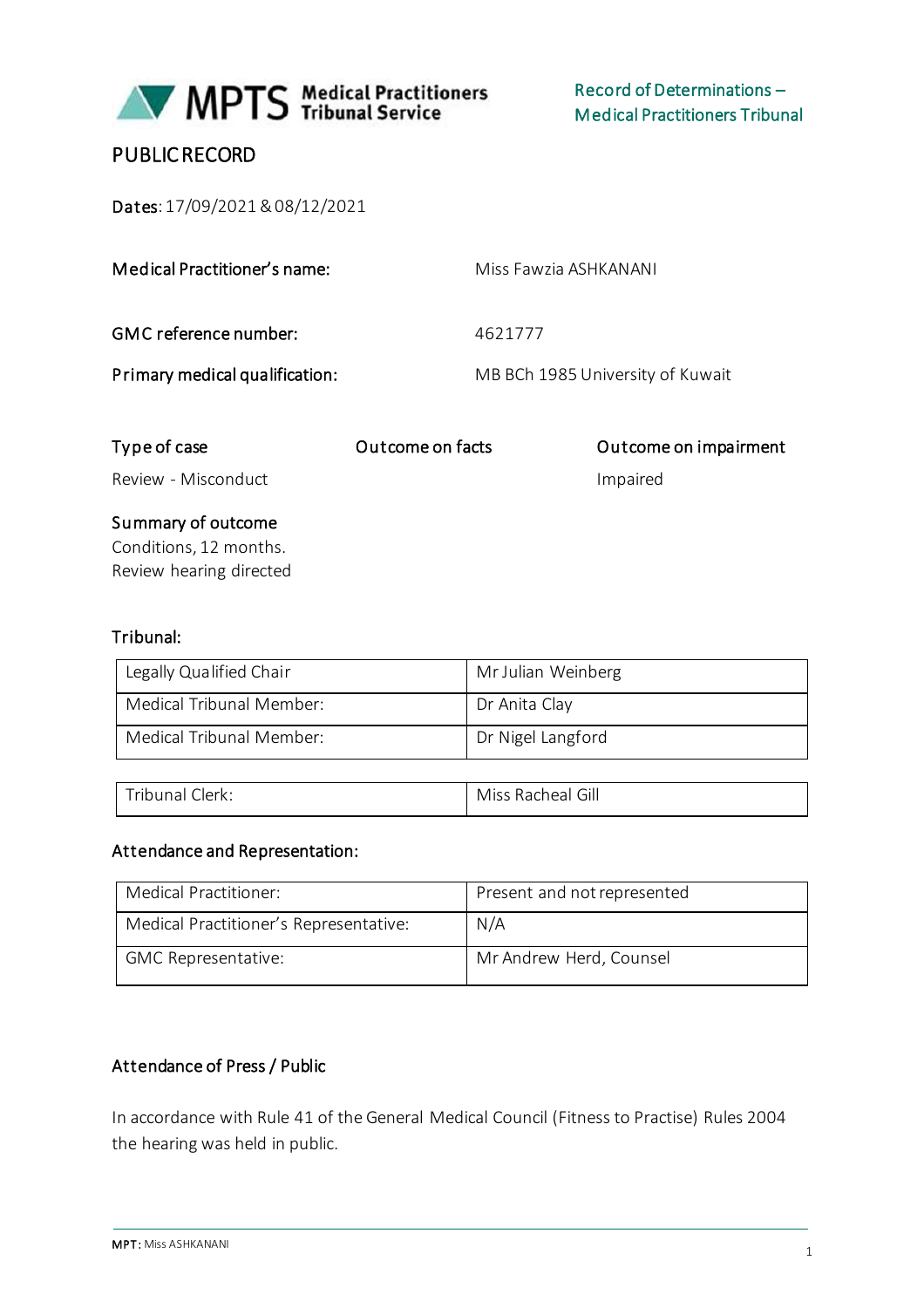## Overarching Objective

Throughout the decision making process the tribunal has borne in mind the statutory overarching objective as set out in s1 Medical Act 1983 (the 1983 Act) to protect, promote and maintain the health, safety and well-being of the public, to promote and maintain public confidence in the medical profession, and to promote and maintain proper professional standards and conduct for members of that profession.

### Determination on Impairment - 17/09/2021

### Background

1. Miss Ashkanani's case was initially considered by a Medical Practitioners Tribunal ('MPT') which took place on: 3 – 11 February 2020 ('the Initial Tribunal'). The case was first reviewed by a MPT on 8 July 2020 ('the July 2020 Tribunal'), a second review took place on 29 September 2020 ('the September 2020 Tribunal') and a third review took place on 12 March 2021 ('the March 2021 Tribunal').

2. The Tribunal does not intend to rehearse the full background of this case, because this has been set out in the determination of the Initial Tribunal.

#### The Initial Tribunal

3. At the initial Tribunal, Miss Ashkanani admitted the majority of the Allegation. She admitted, and the initial Tribunal found proved that:

- On 12 December 2013, she failed to:
	- o review Patient A's medical records;
	- o reassess whether Patient A required the surgery;
	- o check that Patient A was taking Bisoprolol pre-operatively;
	- o obtain an up to date assessment of Patient A's blood test results prior to surgery;
	- o record having undertaken a number of clinical actions;
- she had inappropriately changed Patient A's admission to a 23-hour stay when an inpatient admission was indicated;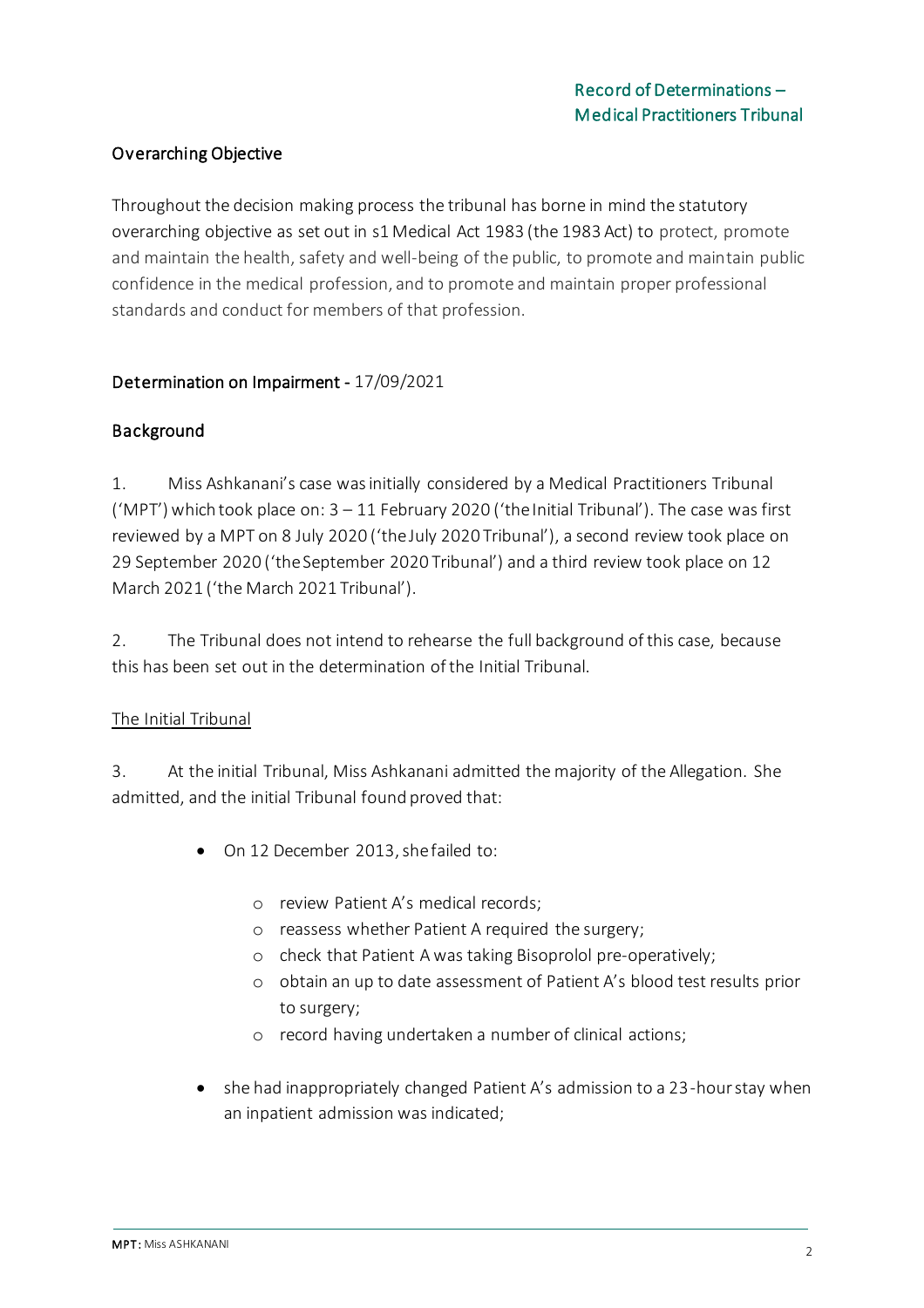- on 27 December 2013, she failed to:
	- o review patient A's medical records pre-operatively;
	- o consider that Patient A was not taking Bisoprolol pre-operatively;
	- o consider that Patient A had only stopped taking Warfarin 4 days preoperatively as opposed to the recommended 7-day period and advise the Consultant Anaesthetist of this;
	- o obtain an up to date assessment of Patient A's blood test results prior to surgery;
	- o discuss postponing the Surgery with Patient A;
	- o cancel or postpone the Surgery with Patient A;
	- o outline the risks of the Surgery to Patient A;
	- o admit Patient A as an inpatient;
	- o arrange for the monitoring of Patient A in HDU post-operatively;
	- o record her assessment and having undertaken certain actions.
- on 28 December 2013, she failed to:
	- o review patient A's blood test results;
	- o monitor or arrange monitoring of Patient A's fluid intake and urine output;
	- o adequately consider that Patient A was suffering from chronic retention of urine;
	- o adequately consider Patient A's urinary retention;
	- o review Patient A following insertion of a catheter;
	- o arrange a review of Patient A prior to discharge;
	- o assess a number of factors including Patient A's cardio-respiratory function, cognitive state, mobility and fluid balance;
	- o record having undertaken certain actions; and
- She had inappropriately discharged Patient A:

4. The Initial Tribunal was of the view that, through her serious misconduct, Miss Ashkanani had put Patient A at unwarranted risk of harm and had brought the medical profession into disrepute. The Initial Tribunal determined that a finding of impairment by reason of misconduct was necessary in order to satisfy the overarching objective set out in the Medical Act 1983. The Initial Tribunal determined that a period of suspension would be the appropriate and proportionate sanction in this case. It determined to suspend Miss Ashkanani's registration for a period of four months.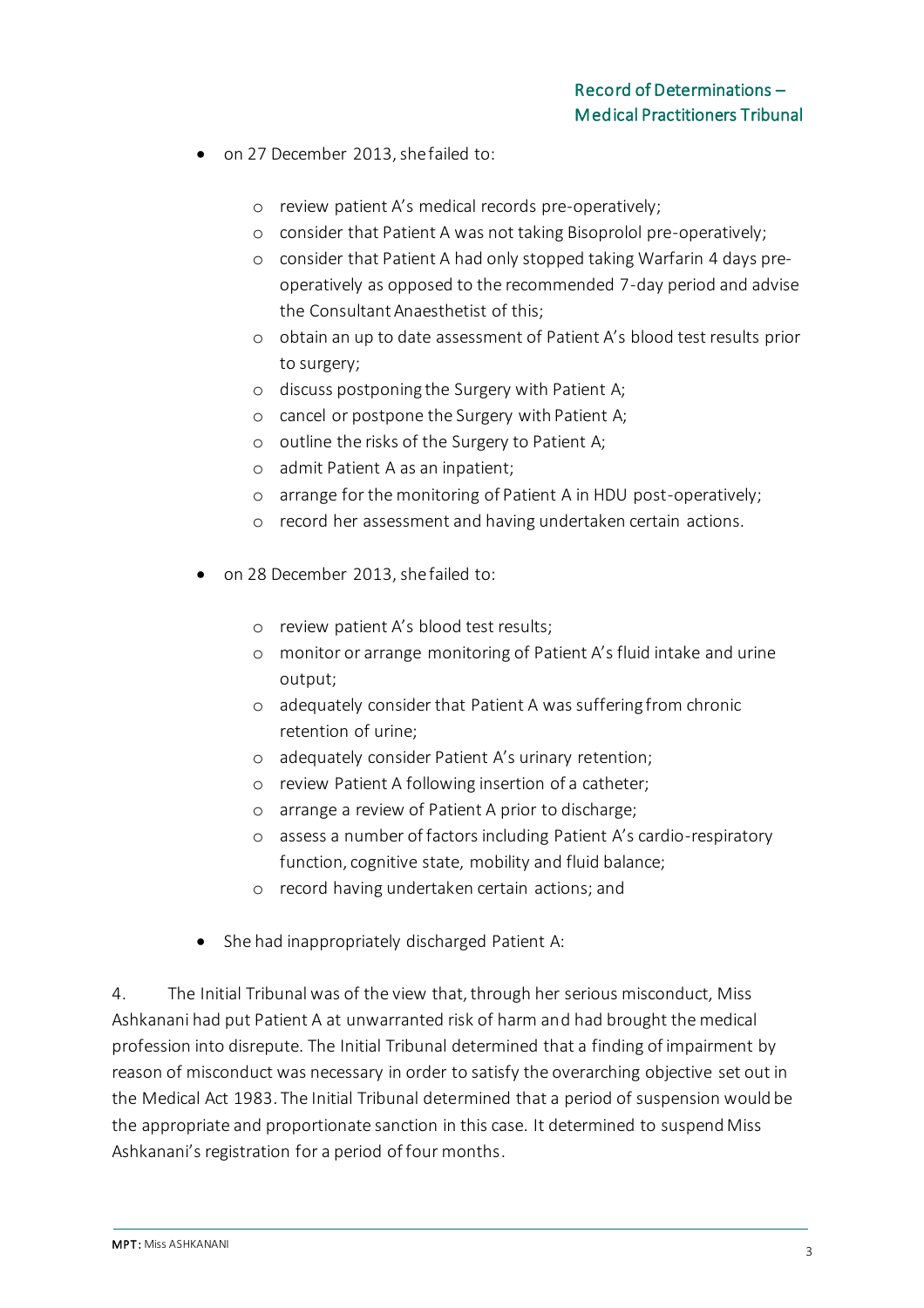#### The July 2020 Review Tribunal

5. Miss Ashkanani was neither present nor legally represented at this hearing. The July 2020 Tribunal determined that notice of this hearing had been served on Miss Ashkanani in accordance with Rule 40 of the Rules. The July 2020 Tribunal was of the view that Miss Ashkanani was fully aware of the July 2020 Tribunal hearing and had voluntarily absented herself. In the circumstances, the July 2020 Tribunal determined that it was appropriate to proceed in Miss Ashkanani's absence. It concluded that it was fair and in the public interest to do so.

#### Impairment

6. The July 2020 Tribunal was of the view that the documentation provided to it indicated that there had been some progression in Miss Ashkanani's insight and an application of her learning into her current practice. The Tribunal also took into account the determination of the Initial Tribunal that it was satisfied that there was no significant risk of Miss Ashkanani repeating her misconduct. It further noted that there was no evidence placed before it that Miss Ashkanani has repeated the misconduct since the index events in this case or since her substantive hearing and that she is a well-respected senior medical practitioner.

7. The July 2020 Tribunal noted that Miss Ashkanani had already acknowledged that she was at fault and had apologised repeatedly for her actions, that there had been no repetition of any similar behaviour since the index events and she has seemingly practised without issue for a number of years. The July 2020 Tribunal also noted that her insight as demonstrated in her reflective statement had developed since the February 2020 hearing, although it was not yet complete.

#### Sanction

8. The July 2020 Tribunal determined that a further period of suspension of three months would be sufficient to maintain public confidence in the profession and promote and maintain proper professional standards of conduct in this case.

#### The September 2020 Review Tribunal

9. Miss Ashkanani was neither present nor legally represented at this hearing. The September 2020 Tribunal was satisfied based on the evidence before it that service of these proceedings had been effected in accordance with the Rules. The September 2020 Tribunal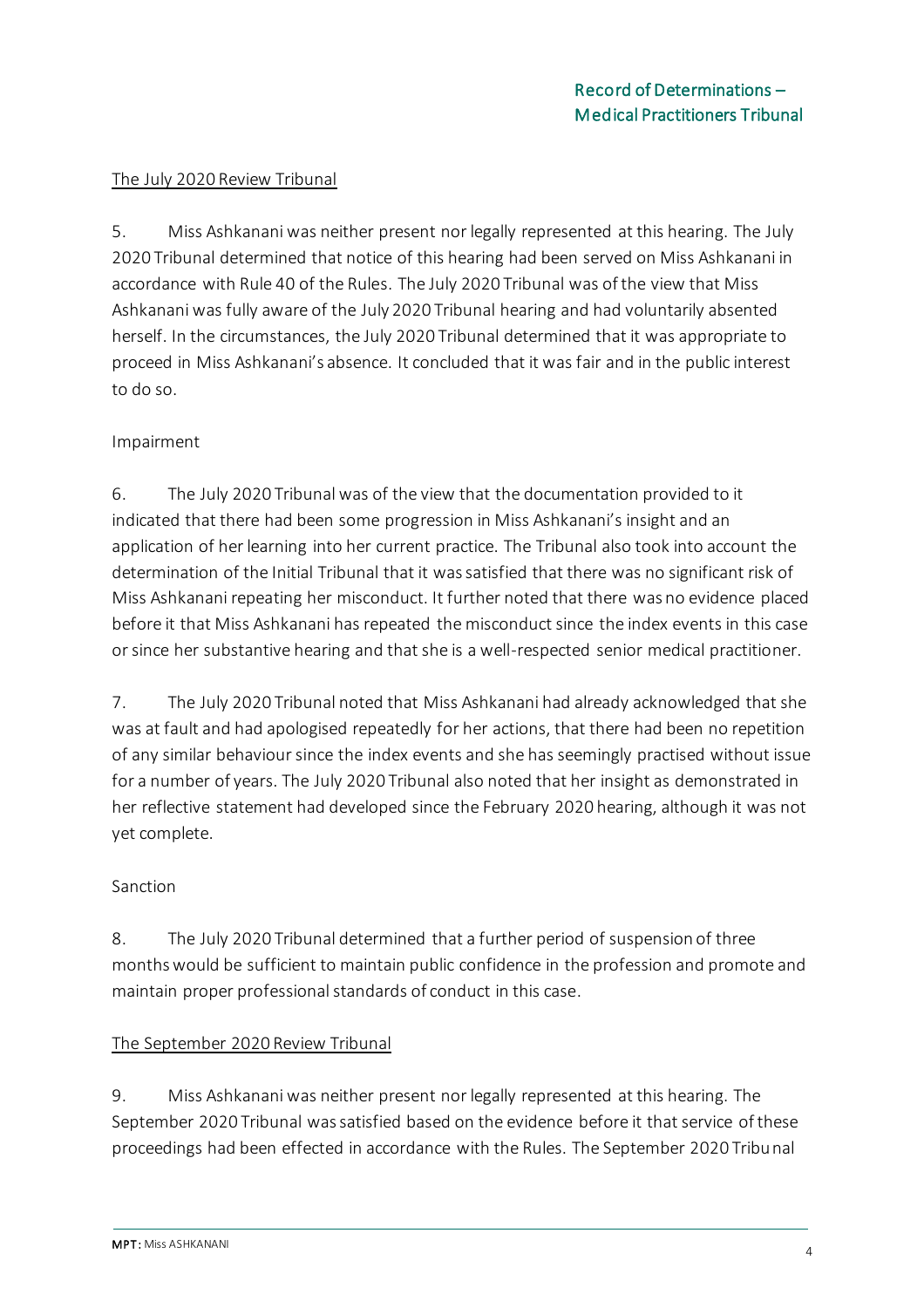concluded that it was fair and just, as well as being in the public interest, in proceeding to hear this case without further delay.

### Impairment

10. The September 2020 Tribunal considered that Miss Ashkanani had not appreciated the gravity of her misconduct. She had not provided it with any of the information requested by the July 2020 Tribunal, nor any sufficient evidence to demonstrate understanding of her misconduct, how to avoid repetition, or that she had sufficient insight into her misconduct. Further, the September 2020 Tribunal was concerned that Miss Ashkanani had focussed on the number of operations she had conducted before and after the MPTS proceedings but did not reflect on her misconduct. The September 2020 Tribunal determined that Miss Ashkanani's fitness to practise remained impaired by reason of her misconduct.

### Sanction

11. Whilst the September 2020 Tribunal accepted the difficulties Miss Ashkanani identified with regard to travel restrictions and other difficulties due to COVID- 19, in terms of attending courses, it nonetheless considered Miss Ashkanani had sufficient opportunity to prepare a reflective statement or provide other evidence of remediation or insight. Miss Ashkanani failed to address the areas of concerns highlight by the previous Tribunals and therefore failed to show any meaningful progress. The September 2020 Tribunal determined to impose a further period of suspension on Miss Ashkanani's registration for a period of six months to satisfy the overarching objective and afford her with a further opportunity to develop and demonstrate insight into her misconduct.

#### The March 2021 Review Tribunal

12. Miss Ashkanani was neither present nor represented at this hearing. The March 2021 Tribunal was persuaded that notice of the hearing had been served in accordance with rules 20 and 40 of the Rules. it noted that in February 2021, Miss Ashkanani had confirmed that she would not attend the hearing. She did not request any adjournment of the hearing. In the circumstances, the March 2021 Tribunal determined that it was appropriate to proceed in Miss Ashkanani's absence.

#### Impairment

13. The March 2021 Tribunal did not receive further documentation to demonstrate that Miss Ashkanani had learnt from the experience and has developed her insight. She indicated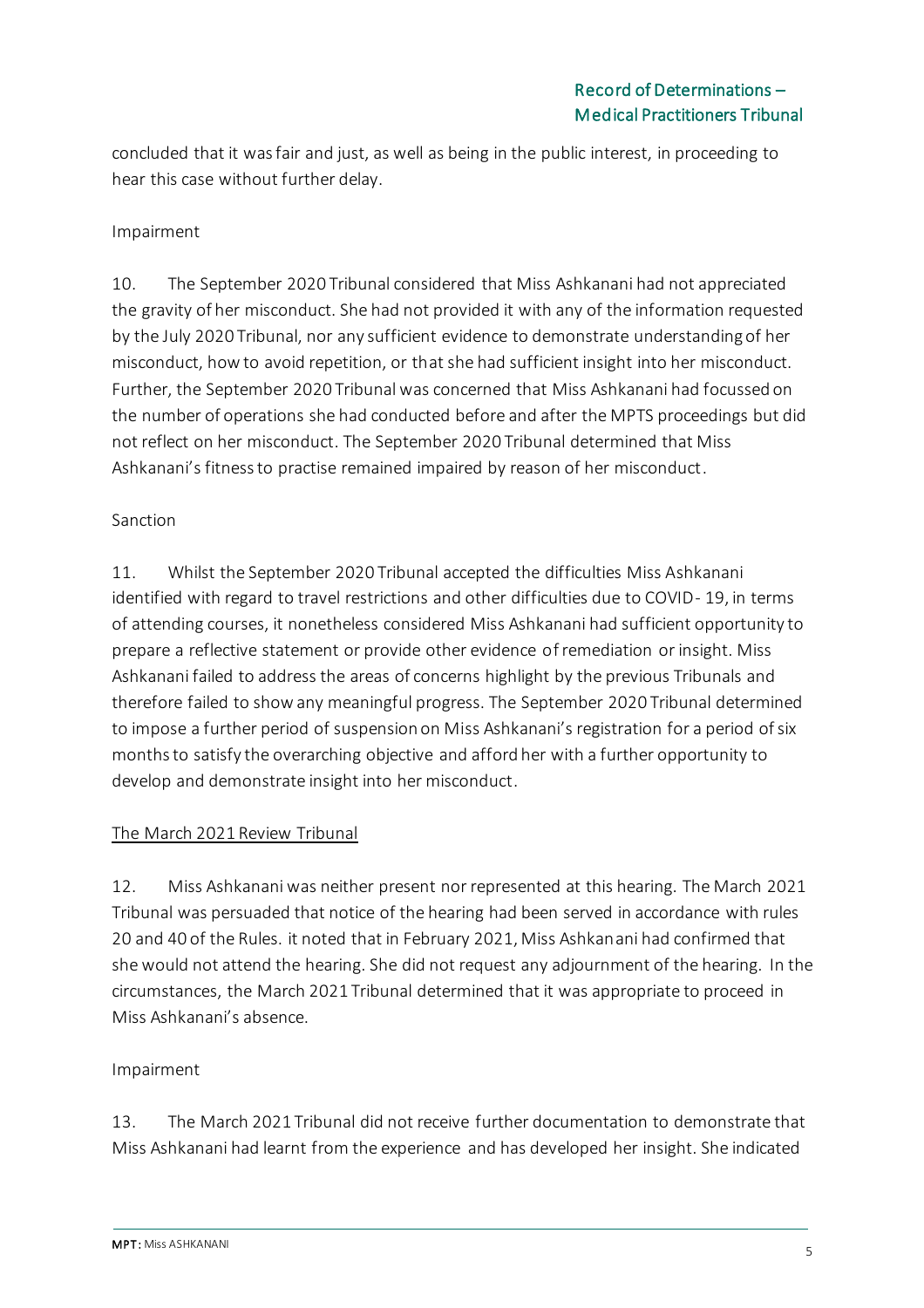that an appraisal document would be made available. However, none was provided to the March 2021 Tribunal. The March 2021 Tribunal considered that in the absence of further evidence to demonstrate that matters have progressed, to demonstrate that Miss Ashkanani has gained further insight into her misconduct, the concerns around Miss Ashkanani's insight set out by previous the Tribunals remain. The March 2021 Tribunal concluded that Miss Ashkanani is either unable or unwilling to accept that there is a persuasive burden on her to demonstrate full insight into her misconduct. The March 2021 Tribunal was particularly concerned by Miss Ashkanani's statement that she has already submitted all necessary documents and does not wish to repeat the same submissions she had already made.

#### Sanction

14. The March 2021 Tribunal had regard to the recommendations of both the July 2020 Tribunal and the September 2020 Tribunal as to the evidence which Miss Ashkanani should have provided to assist in demonstrating a development in her insight. It was concerned that it had no current evidence as to any development in Miss Ashkanani's insight and reflection into the misconduct found by the Initial Tribunal, or that she had taken any additional steps towards remediation. Whilst the March 2021 Tribunal was cognisant of the issues, delays and strain caused by COVID-19, it was hoped by those Tribunals that these respective periods of suspension would encourage Miss Ashkanani to engage in the regulatory proceedings and afford her sufficient time within which to produce evidence of remediation and insight. Unfortunately, to date, Miss Ashkanani had not availed herself of the opportunities given.

15. The March 2021 Tribunal reminded itself that Miss Ashkanani had been practising as a doctor for a number of years following the Allegation and she had made admissions at the Initial Tribunal, demonstrating a degree of insight. The March 2021 Tribunal remained of the view (as opined by the previous Tribunals) that Miss Ashkanani's misconduct is capable of remediation should she engage with these regulatory proceedings and provide relevant information of her journey towards full insight, specifically reflecting on the Initial Tribunal's finding of misconduct.

16. However, in all the circumstances, given Miss Ashkanani's lack of engagement, the March 2021 Tribunal considered that there remains a risk her behaviour may be repeated. The March 2021 Tribunal determined to impose a further period of suspension on Miss Ashkanani's registration for a period of six months to provide a sufficient opportunity for Miss Ashkanani to demonstrate full insight and complete her remediation.

17. The March 2021 Tribunal carefully considered whether to erase Miss Ashkanani's name from the Medical Register, having regard to paragraph 109(j) of the SG and her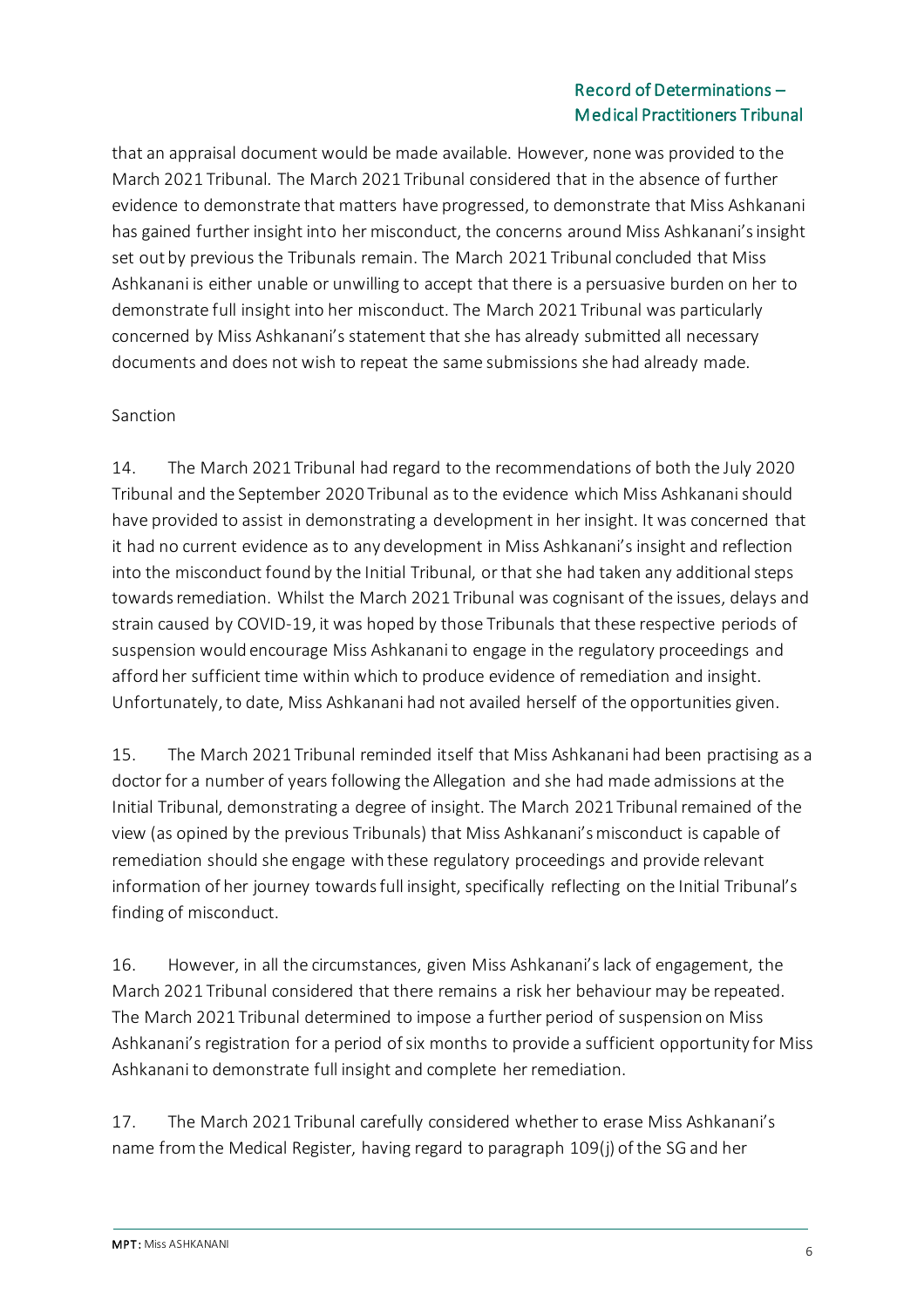persistent lack of insight. However, at this stage, it did not believe that her conduct was fundamentally incompatible with registration, given that she has communicated with the GMC (albeit to a limited extent) and the February and July Tribunals identified progression of insight. Further, at this stage, it considered that depriving the public of an otherwise competent doctor would be disproportionate. However, it considered that it was important that Miss Ashkanani engaged with the regulatory process and takes steps to demonstrate full insight into her misconduct. Failure to do so may result in her name being erased from the Medical Register.

18. The March 2021 Tribunal has directed that, shortly before the end of the period of Miss Ashkanani's suspended registration, her case will be reviewed by a Medical Practitioners Tribunal. It considered that a future Tribunal reviewing this matter would be assisted by receiving:

- A statement which should reflect on the allegations proved against her relating to Patient A, explaining what she had learnt from in the period following the Initial Tribunal and how she applies this learning to her everyday practice. This should be in addition to any material she had provided to previous review hearings. It should also demonstrate her understanding of the impact of her actions on public confidence in the medical profession and the impact on the wider public interest and the profession as a whole;
- A list of any development courses undertaken, relevant to the nature of the misconduct found, including online courses where these are most appropriate; and
- Appropriate notes and reflections applying the learning from these activities to the specific shortcomings identified during these proceedings.

### Today's Review Hearing

19. This is the fourth review hearing of Miss Ashkanani's case.

20. This Tribunal has today reviewed Miss Ashkanani's case and has considered, in accordance with Rule 22(1)(f) of the Rules, whether her fitness to practise remains currently impaired.

### The Evidence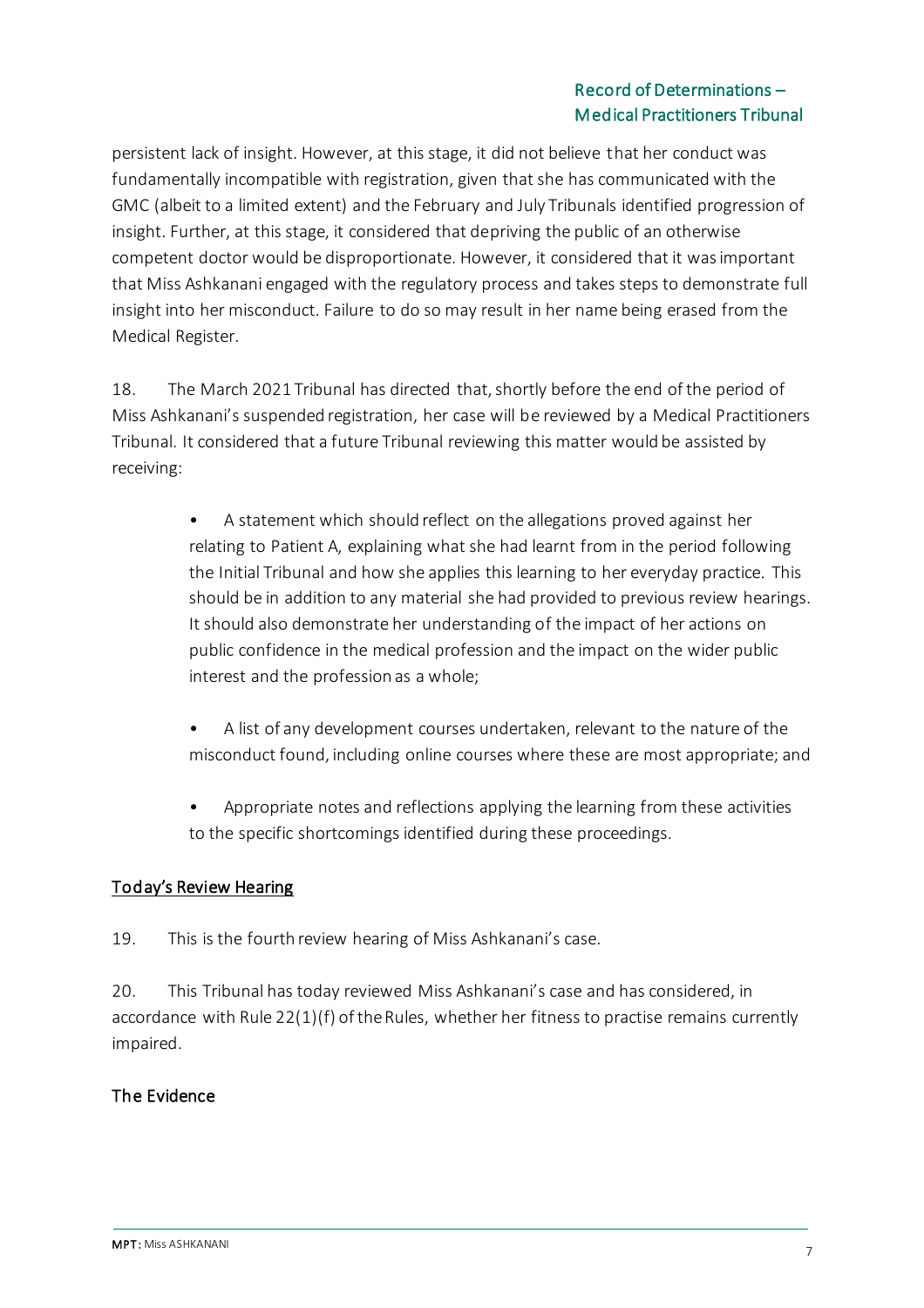- 21. The Tribunal took account of all the documentary evidence adduced during the course of these proceedings, which included but was not limited to:
	- The previous determinations of:
		- o The Initial Tribunal
		- o The July 2020 Tribunal
		- o The September 2020 Tribunal
		- o The March 2021 Tribunal
	- Letters from the GMC to Miss Ashkanani, dated 26 April and 1 June 2021.
	- Telephone note dated 27 April 2021 of call between Miss Ashkanani and the GMC.
	- Email correspondence between Miss Ashkanani and the GMC dated 20 and 21 June 2021 and 16 July 2021 with attached documents: New GMC Consent Guidance and Pre-Operative Patient Evaluation.

22. Miss Ashkanani attended and gave oral evidence at the hearing.

### **Submissions**

23. The following is a non-exhaustive synopsis of submissions made during the impairment stage.

#### On behalf of the GMC

24. Mr Herd invited the Tribunal to consider the direction of the previous Tribunals who indicated that a future reviewing Tribunal may be assisted by evidence which Miss Ashkanani could provide but he submitted that Miss Ashkanani had not provided evidence in all of the suggested areas. Mr Herd submitted that the Tribunal may have heard some oral evidence from Miss Ashkanani regarding her insight and remediation. However he submitted that, notwithstanding this, there was limited documentary evidence to satisfy the Tribunal that remedial work has been undertaken such as appropriate written reflections and evidence of further training. Accordingly, Mr Herd submitted that it is necessary to make a finding of impairment in this case to satisfy the overarching objective.

### On behalf of Miss Ashkanani

25. Miss Ashkanani submitted that her fitness to practise is not currently impaired as she has had no issues since the Initial Tribunal, and she has been practising full time as a Consultant General Surgeon in Kuwait, and she had worked in a six-month locum position in Scotland. She further apologised that she did not have any additional written documents having previously submitted a written statement but did not wish to repeat herself. She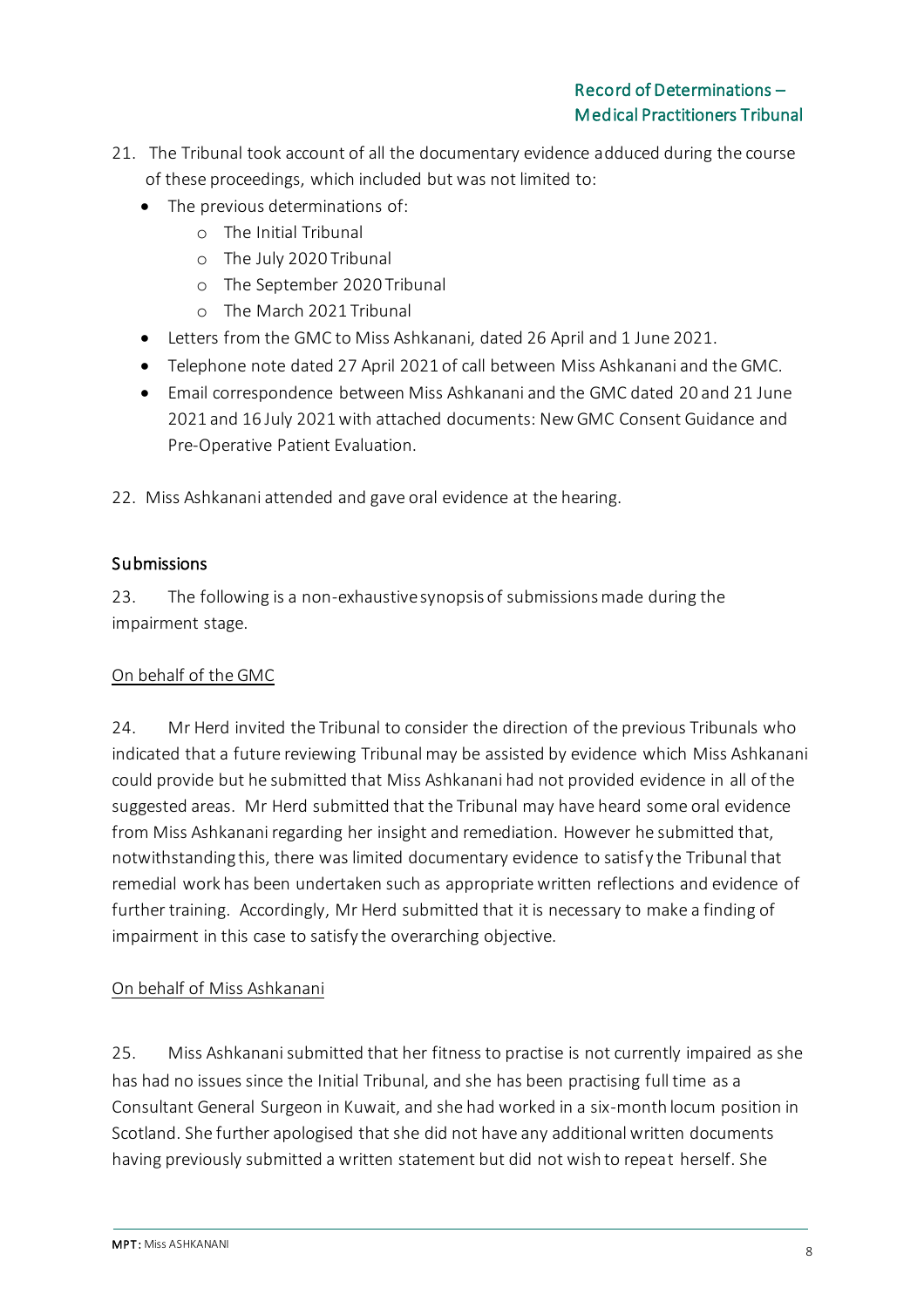apologised for the fact that she had not attended previous review hearings for personal reasons.

## The Relevant Legal Principles

26. The Tribunal accepted the Legally Qualified Chair's advice that there is a persuasive burden on Miss Ashkanani to show that her fitness to practise is no longer impaired and that she would be safe to return to unrestricted practice.

27. The Tribunal must determine whether Miss Ashkanani's fitness to practise is impaired today, taking into account Miss Ashkanani's conduct at the time of the events and any relevant factors since then such as whether the matters are remediable, have been remedied and any likelihood of repetition.

## The Tribunal's Determination on Impairment

28. The Tribunal took account of the recommendations made by all the previous Tribunals, as to the information which might assist a future review Tribunal on the issue of Miss Ashkanani's fitness to practise. However, the Tribunal has reached its own independent judgement on the basis of all of the currently available material.

29. The March 2021 Tribunal had reported that a future Tribunal may be assisted by Miss Ashkanani providing evidence to address the concerns about her limited insight, a statement of reflection, and provide further evidence of any relevant developmental courses undertaken. Whilst not mandatory, it considered that little evidence had been provided by Miss Ashkanani to assist the Tribunal in relation to these issues.

30. It noted that Miss Ashkanani had completed one relevant course *'New GMC Consent Guidance & Pre-Operative Patient Evaluation'.* Miss Ashkanani stated that the document she submitted in relation to this course was a statement of her reflections on it. However the Tribunal did not consider that the content of that document significantly referred to her personal reflections but rather set out in detail the contents of the course. She also stated that she had a number of further courses planned for the future.

31. This suggested to the Tribunal that whilst Miss Ashkanani was willing to address her failings, it considered that the preliminary steps she had taken did not amount to sufficient evidence of reflection. In the circumstances the Tribunal considered that the evidence she gave and the documents she provided did not sufficiently demonstrate a meaningful level of insight or remediation.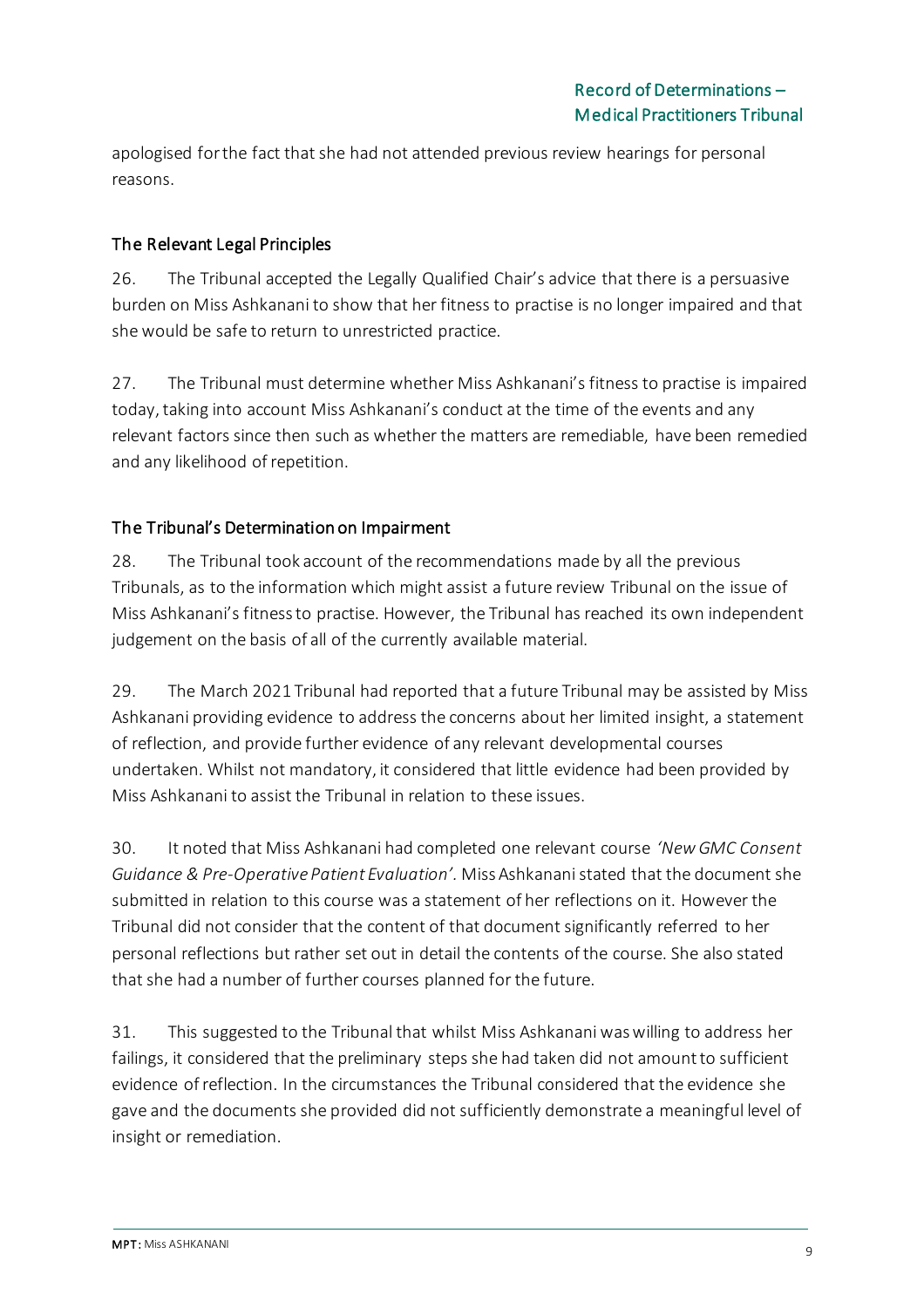32. The Tribunal was mindful that Miss Ashkanani's insight had developed since the previous Tribunal hearings and that she has attended and engaged positively with the hearing process than before. In her oral evidence, Miss Ashkanani said she does not deny the allegations, she acknowledged her mistakes and accepted full responsibility for her actions. She also described how she would deal with matters differently in the future. However, the Tribunal's view was that Miss Ashkanani's oral evidence and reflections did not sufficiently demonstrate an understanding of the impact of her misconduct on public confidence in the profession.

33. As with the previous Tribunal determinations, the Tribunal considered that Miss Ashkanani's conduct was capable of being remediated. However, in the absence of further evidence of remediation from Miss Ashkanani addressing the concerns previously identified, the Tribunal determined that she had not demonstrated the necessary level of insight or remediation since the March 2021 Tribunal. The Tribunal therefore found that although Miss Ashkanani's insight had developed, it remained incomplete.

34. Similarly whilst Miss Ashkanani has expressed a willingness to attend relevant courses, and noting that they have been booked, the Tribunal nevertheless recognised that as at today those courses have not been completed and Miss Ashkanani has not had the opportunity to reflect on how she can apply what she has learnt from those courses to her everyday practice.

35. Overall, the Tribunal was satisfied that Miss Ashkanani is now beginning to accept the gravity of her past conduct and she has also demonstrated some, albeit limited, understanding of the impact of her actions on public confidence. Further, the Tribunal accepted there is no evidence before it to suggest that Miss Ashkanani has repeated her conduct. Whilst the Tribunal did not consider the risk of repetition to be high on the basis of the significant amount of time that has elapsed and also that it was an isolated incident, nonetheless due to the lack of sufficient insight, remediation, and lack of evidence of maintenance of skills and knowledge, the Tribunal cannot conclude that her misconduct was highly unlikely to be repeated. It therefore determined that that Miss Ashkanani remained a potential risk to patient safety and it determined that all three limbs of the overarching objective were engaged.

36. In the circumstances the Tribunal concluded that confidence in the profession would be undermined if a finding of current impairment were not made.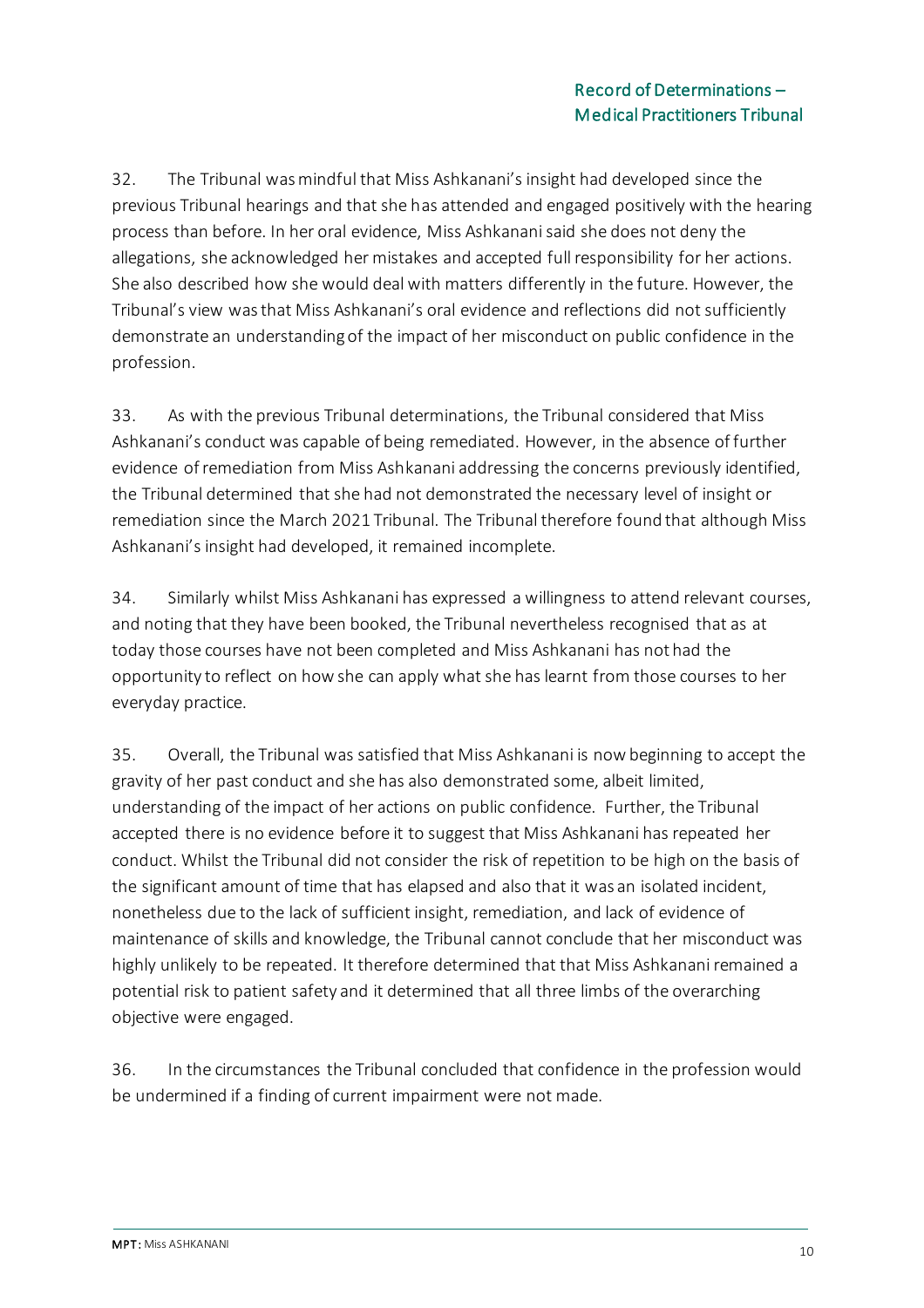37. The Tribunal therefore found that Miss Ashkanani's fitness to practise remains impaired by reason of her misconduct.

38. The Tribunal noted that Miss Ashkanani's current period of suspension expires on 10 October 2021, and this Tribunal is unable to reconvene until 8 December 2021. The Tribunal has determined to extend the current period of suspension for a period of 3 months, in accordance with the Medical Act 1983, as amended.

### Determination on Sanction - 08/12/2021

39. Having determined that Miss Ashkanani's fitness to practise is impaired by reason of her misconduct, the Tribunal has considered what action, if any, it should take with regard to her registration, in accordance with Rule 17(2)(n) of the Rules.

### The Evidence

40. The Tribunal has taken into account the background to the case and the evidence received during the earlier stage of the hearing where relevant to reaching a decision on what action, if any, it should take with regard to Miss Ashkanani's registration.

41. The Tribunal received further evidence on behalf of Miss Ashkanani including:

- Serious Incident Investigation & Learning Certificate of attendance, dated 12 October 2021;
- Clinical Negligence Update for Clinicians & Managers Certificate of Attendance, dated 22 October 2021;
- Patient Experience Insight Certificate of attendance, dated 25 November 2021;
- Five testimonials of support for Miss Ashkanani, four of which were from former patients, various dates November – December 2021.

#### **Submissions**

42. The following is a non-exhaustive summary of the submissions made during the sanction stage.

#### On behalf of the GMC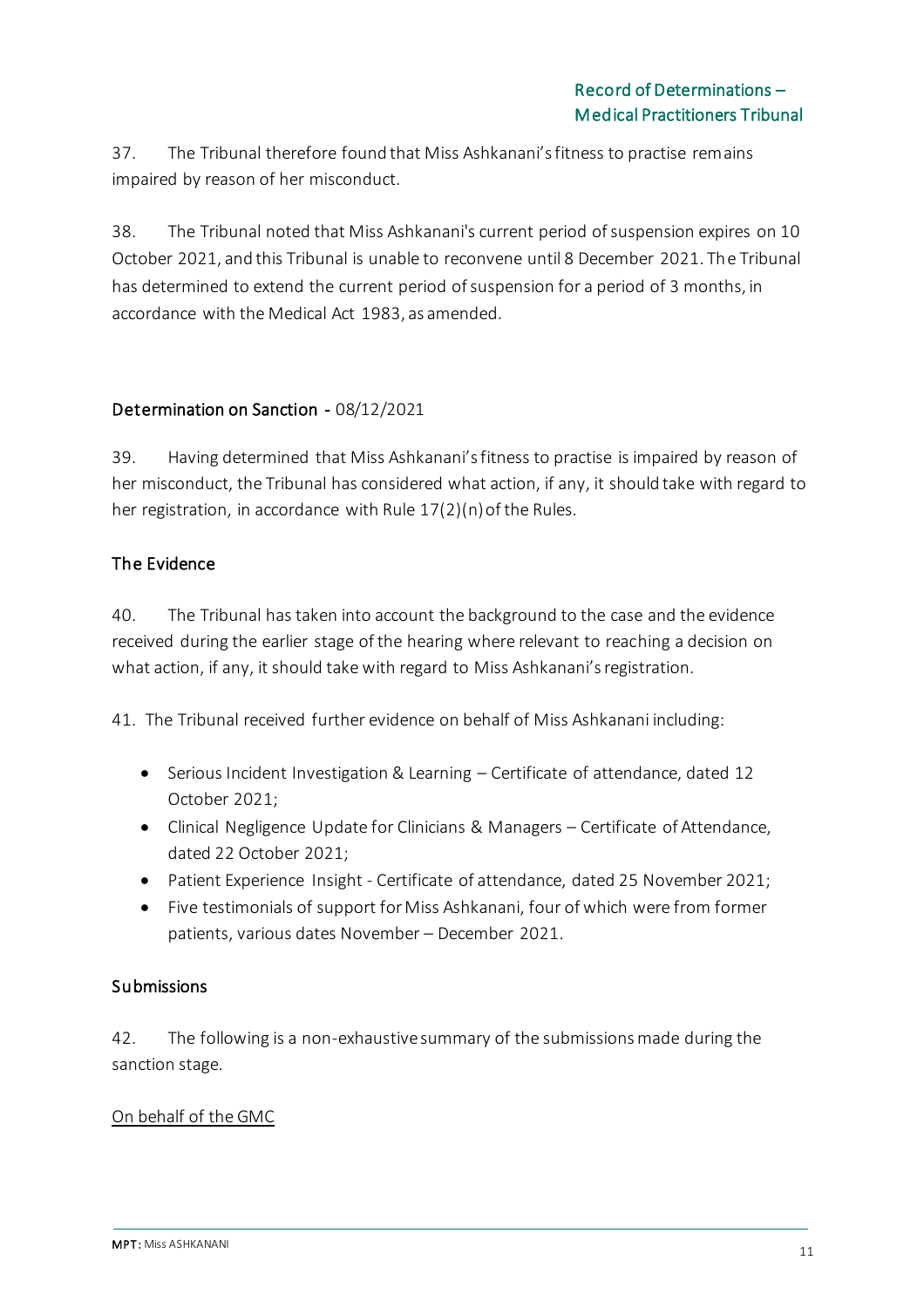43. Mr Herd, counsel, submitted that the appropriate sanction in Miss Ashkanani's case would be a further period of suspension as it would allow her the final period to engage and show remediation. He directed the Tribunal's attention to the Sanctions Guidance (November 2020 edition) ('SG') when making its determination.

44. In terms of mitigating factors, the GMC acknowledged that Miss Ashkanani has shown evidence of relevant courses undertaken regarding the incident leading to her suspension. However, he submitted it has been limited and she has only recently begun the remediation journey.

45. Mr Herd submitted that there are no exceptional circumstances in this case that could justify taking no action, nor he submitted, were there meaningful conditions that could be imposed on Miss Ashkanani's registration.

46. Furthermore, Mr Herd submitted that Miss Ashkanani has received clear indications from previous Tribunals what a reflective document could include. However, he submitted that what Miss Ashkanani has provided is not of an acceptable standard given the level of seriousness of this case.

# Miss Ashkanani's submissions

47. Miss Ashkanani submitted that it was been almost eight years since the initial allegations, and she acknowledged her mistakes and accepted full responsibility for her actions. She also submitted that she has completed courses specifically regarding patient safety to remediate her past conduct.

48. Miss Ashkanani stated that she has been continuing to work well in Kuwait and is trying her best and that she has no complaints from any patients. She submitted that she has provided references and has a good reputation as a doctor.

# The Tribunal's Determination on Sanction

49. The decision as to the appropriate sanction to impose, if any, in this case is a matter for this Tribunal exercising its own judgement. Throughout its deliberations, the Tribunal considered the statutory overarching objective, and the relevant sections of both the Sanctions Guidance and Good Medical Practice ('GMP').

50. In deciding what sanction, if any, to impose, the Tribunal reminded itself that it must consider each of the sanctions available, starting with the least restrictive, to establish which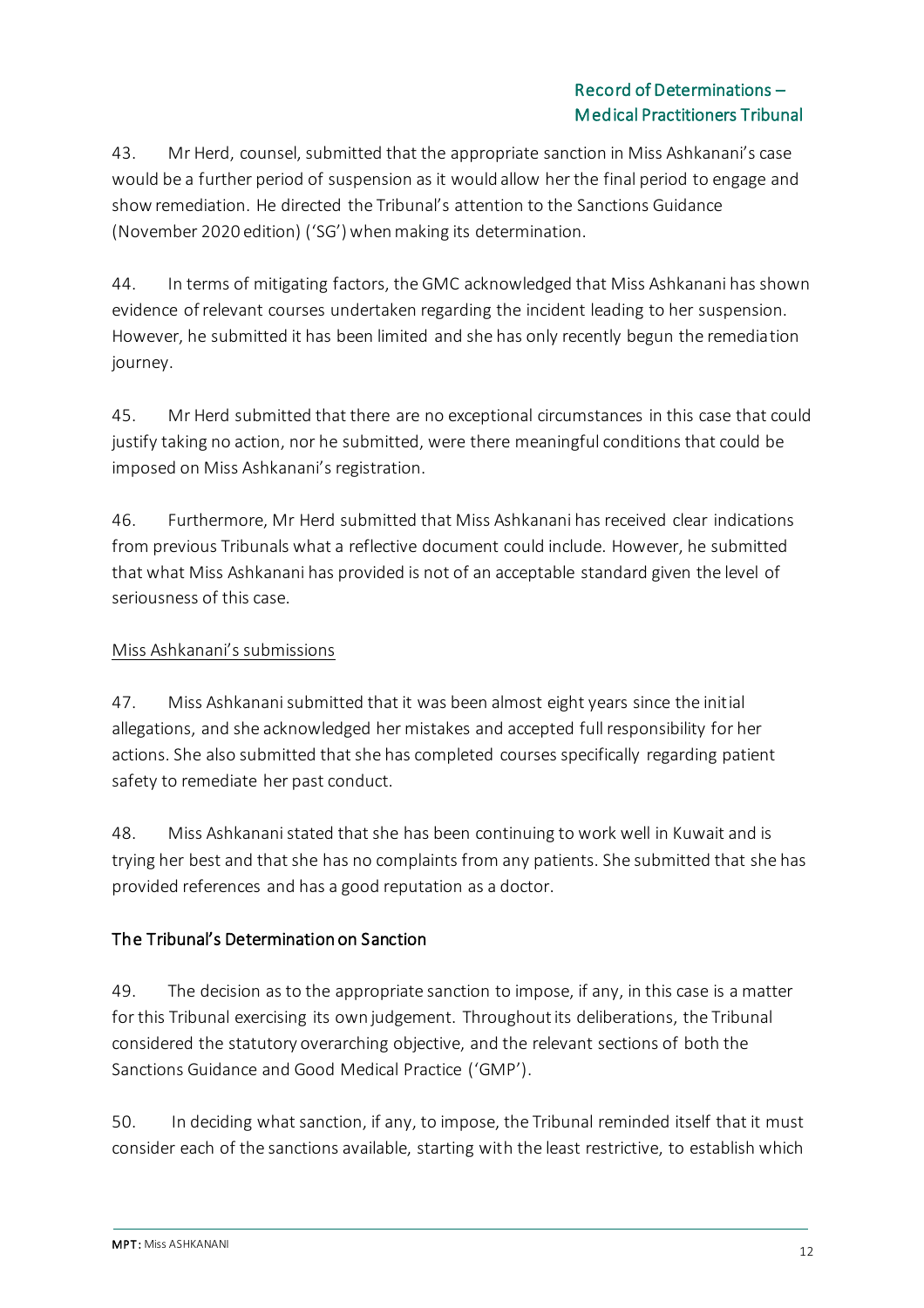is appropriate and proportionate in this case. Throughout its deliberations, the Tribunal applied the principle of proportionality, balancing Miss Ashkanani's interests with the public interest. It kept in mind that the purpose of a sanction was not to be punitive, but to protect patients and the wider public interest, although the sanction may have a punitive effect.

### No Action

51. In arriving at its decision as to the appropriate sanction, if any, to impose on Miss Ashkanani, the Tribunal first considered whether to take no action. The Tribunal reminded itself that there should be exceptional circumstances to justify taking no action where a finding of impairment had been made.

52. It determined given the nature of the Tribunal's findings on impairment that there were no exceptional circumstances to justify taking no action in this case. The Tribunal determined that it would be neither sufficient, proportionate nor in the public interest to conclude this case by taking no action on Miss Ashkanani's registration.

#### Conditions

53. The Tribunal next considered whether it would be sufficient to impose conditions on Miss Ashkanani's registration. It has borne in mind that any conditions imposed would need to be appropriate, proportionate, workable and measurable.

54. The Tribunal had regard to paragraphs 82 and 84 the SG, these state:

*82 Conditions are likely to be workable where:* 

*a the doctor has insight* 

*b a period of retraining and/or supervision is likely to be the most appropriate way of addressing any findings* 

*c the tribunal is satisfied the doctor will comply with them* 

*d the doctor has the potential to respond positively to remediation, or retraining, or to their work being supervised.*

*84 Depending on the type of case (eg health, language, performance or misconduct), some or all of the following factors being present (this list is not exhaustive) would indicate that conditions may be appropriate:*

*a no evidence that demonstrates remediation is unlikely to be successful, eg because of previous unsuccessful attempts or a doctor's unwillingness to engage b identifiable areas of their practice are in need of assessment or retraining*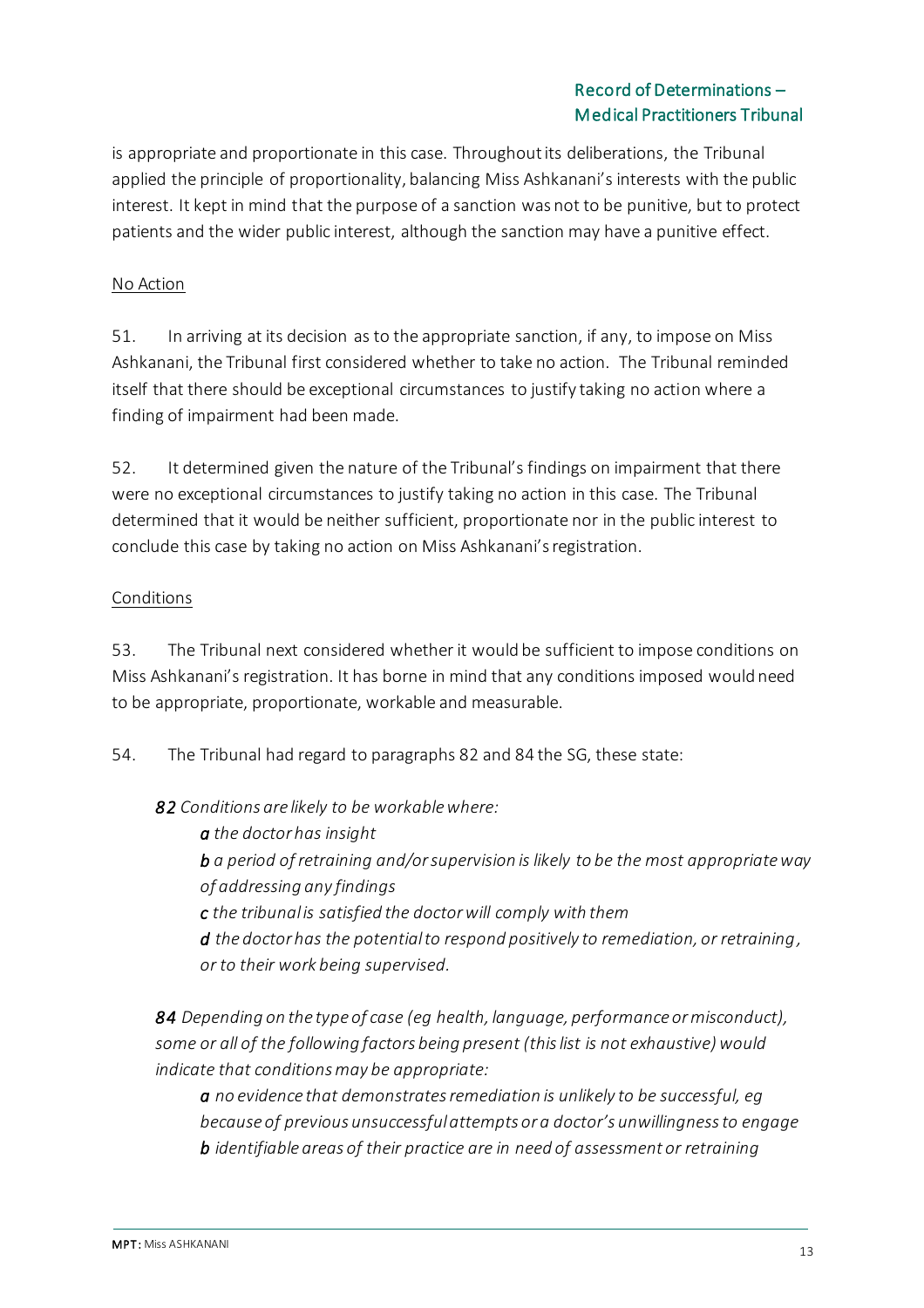*c willing to respond positively to retraining, with evidence that they are committed to keeping their knowledge and skills up to date throughout their working life, improving the quality of their work and promoting patient safety d willing to be open and honest with patients if things go wrong e …*

55. The Tribunal noted that Miss Ashkanani's reflective statement did not fully address the matters the reviewing Tribunal on the last occasion considered would assist this Tribunal. However, she did produce evidence of relevant ongoing remediation and training. The Tribunal was mindful that Miss Ashkanani was not legally represented but that she had nevertheless made a significant effort to express her reflections in writing which she expanded upon in response to questions from the Tribunal.

56. The Tribunal took into account the latest evidence regarding Miss Ashkanani's remediation and engagement. She told the Tribunal that she recognised that she had made mistakes, but that she had been working as well as she could in Kuwait with no complaints from her patients. The Tribunal accepted Miss Ashkanani's submission that she has done all she can in terms of remediation and that she needed the opportunity to prove herself. The Tribunal was satisfied that, should it impose an order of conditions, Miss Ashkanani would comply and make efforts to maintain her professional skills and knowledge.

57. The Tribunal considered that the above paragraphs of SG applied to this case, therefore determined that it was both appropriate and proportionate to impose conditions on Miss Ashkanani registration at this stage. It considered there were a number of conditions which would adequately address the previous Tribunals' and this Tribunal's concerns as set out in its impairment determination.

58. The Tribunal recognised that Miss Ashkanani has not been practising in the UK since 2016. However, she has been working in Kuwait as a locum senior surgeon. The Tribunal was satisfied that a period of supervision and review of Miss Ashkanani's clinical practice would be sufficient to protect patients.

59. The Tribunal concluded that appropriate conditions would be necessary and sufficient to protect, promote and maintain the health, safety and well-being of the public; to promote and maintain public confidence in the medical profession, and to promote and maintain proper professional standards and conduct for members of the profession.

60. In conducting its balancing exercise, the Tribunal considered whether it was appropriate to impose a further period of suspension on Miss Ashkanani's registration. The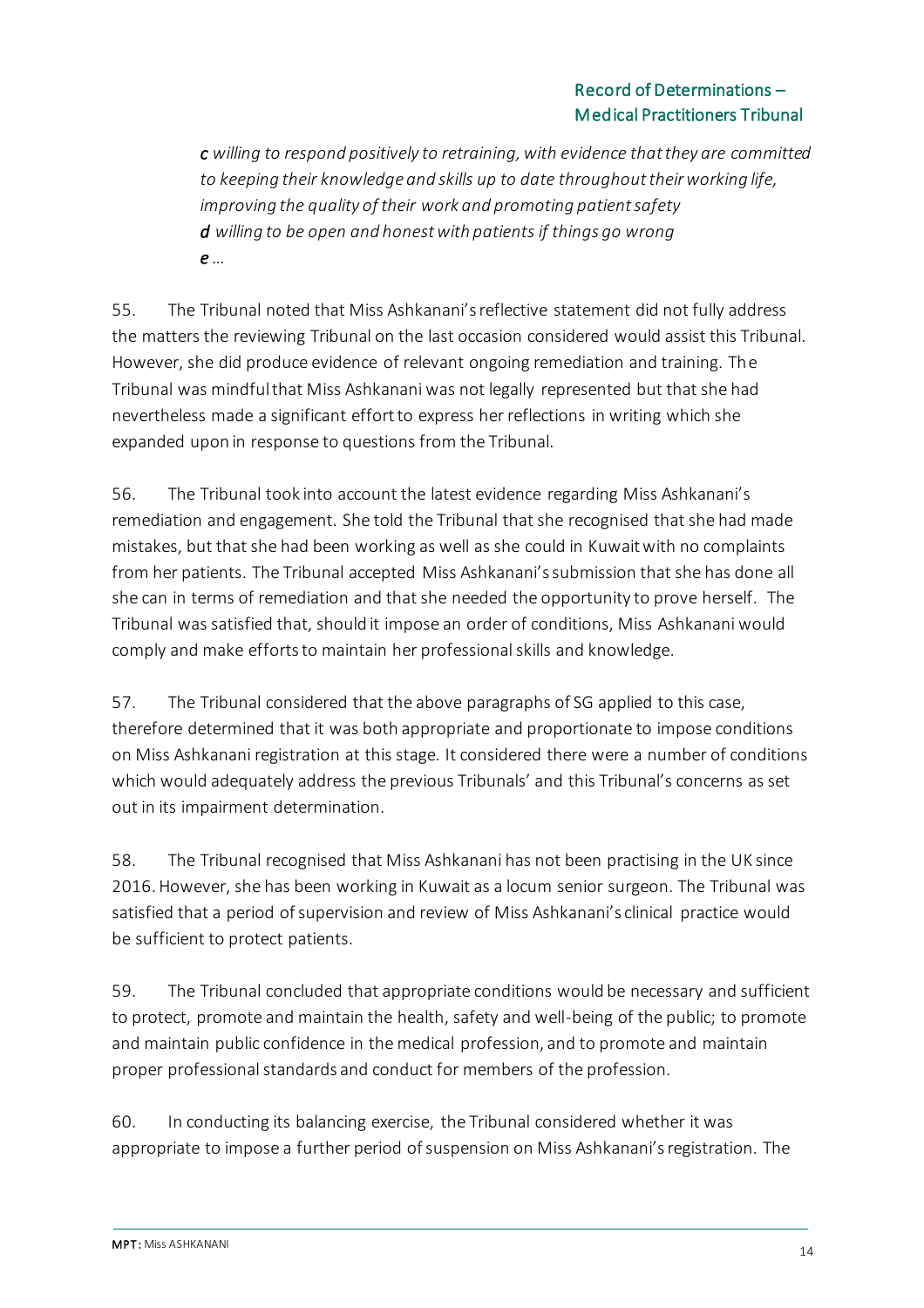Tribunal determined that, in all the circumstances, a further period of suspension would be disproportionate. Due to the circumstances as previously outlined in its impairment determination, the Tribunal considered the risk of repetition to be relatively low. It was of the view that it could be adequately managed with conditions that would provide the relevant safeguards and support. The Tribunal concluded that suspension would be an unnecessary and punitive sanction in the circumstances of this case and conditions would serve the public interest in assisting an otherwise competent doctor in a return to practice. In addition, given Miss Ashkanani's reflections and the courses she has undertaken, the Tribunal concluded that imposing a further period of suspension would serve no useful purpose.

### Length of the Order

61. The Tribunal concluded that it was appropriate, necessary, and proportionate to impose conditions on Miss Ashkanani's registration for a period of 12 months. It was of the view that this time period was both appropriate to address the concerns in the case, and to allow adequate time and opportunity for Miss Ashkanani to demonstrate progress in her return to work with the necessary safeguards in place. That would provide her with an opportunity to demonstrate to a future Tribunal that the concerns expressed by this Tribunal at the impairment stage have been adequately addressed.

62. Miss Ashkanani may seek an early review if she feels that she is in a position to present evidence to allow her to return to unrestricted practice sooner.

63. The following conditions relate to Miss Ashkanani's employment and will be published:

'1 She must personally ensure the GMC is notified of the following information within seven calendar days of the date these conditions become effective:

- a the details of her current post, including:
	- i her job title
	- ii her job location
	- iii her responsible officer (or their nominated deputy)

b the contact details of her employer and any contracting body, including her direct line manager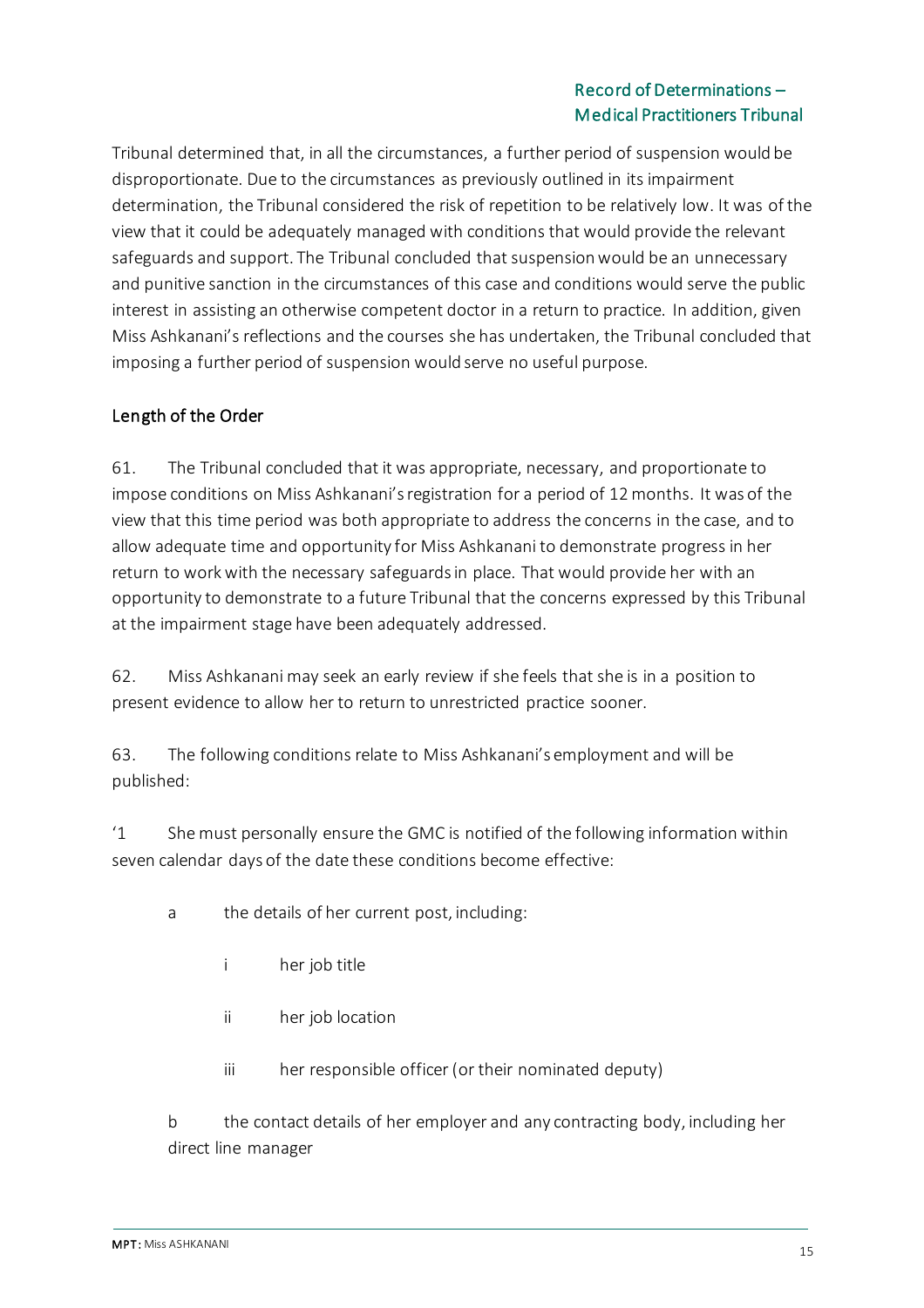c any organisation where she has practising privileges and/or admitting rights

d any training programmes she is in

e of the contact details of any locum agency or out of hours service she is registered with.

2 She must personally ensure the GMC is notified:

a of any post she accepts, before starting it

b that all relevant people have been notified of her conditions, in accordance with condition 9.

c if any formal disciplinary proceedings against her are started by her employer and/or contracting body, within seven calendar days of being formally notified of such proceedings

d if any of her posts, practising privileges, or admitting rights have been suspended or terminated by her employer before the agreed date within seven calendar days of being notified of the termination

e if she applies for a post outside the UK.

3 She must allow the GMC to exchange information with any person involved in monitoring her compliance with her conditions.

4 a She must have a workplace reporter appointed by her responsible officer (or their nominated deputy).

b She must not work until:

i her responsible officer (or their nominated deputy) has appointed her workplace reporter

ii she has personally ensured that the GMC has been notified of the name and contact details of her workplace reporter.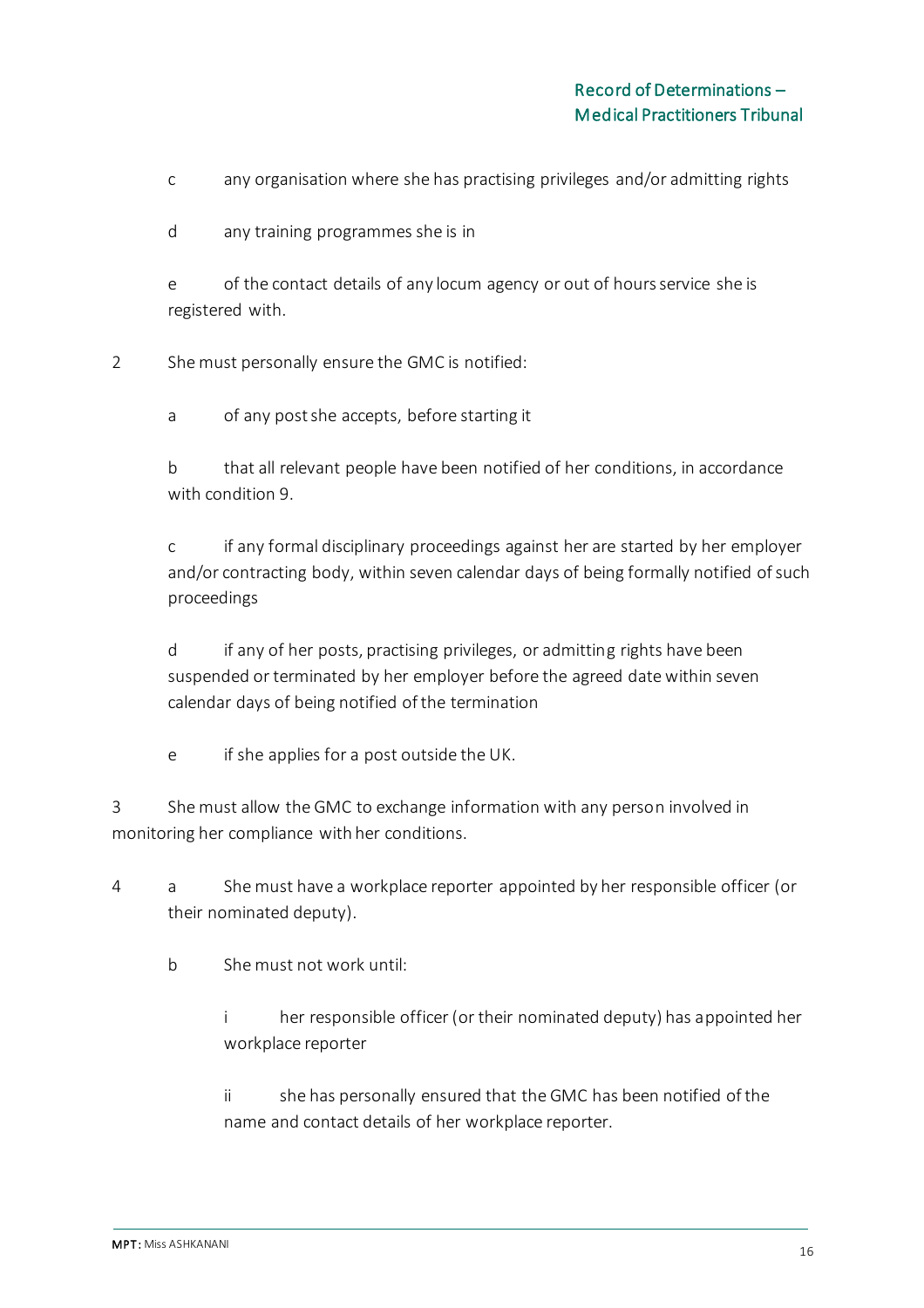5 a She must design a Personal Development Plan (PDP), with specific aims to address the deficiencies in the following areas of her practice:

- Patients' clinical assessments
- Record keeping and documentation
- Communication with patients and colleagues
- Further development of her reflective practice.

b Her PDP must be approved by her responsible officer (or their nominated deputy).

c She must give the GMC a copy of her approved PDP within three months of these substantive conditions becoming effective.

d She must give the GMC a copy of her approved PDP on request.

e She must meet with her responsible officer (or their nominated deputy), as required, to discuss her achievements against the aims of her PDP.

6 She must get the approval of the GMC before working in a non-NHS post or setting.

- 7 a She must be supervised in all of her posts by a clinical supervisor, as defined in the *Glossary for undertakings and conditions*. Her clinical supervisor must be appointed by her responsible officer (or their nominated deputy).
	- b She must not work until:
		- i her responsible officer (or their nominated deputy) has appointed her clinical supervisor and approved her supervision arrangements
		- ii she has personally ensured that the GMC has been notified of the name and contact details of her clinical supervisor and her supervision arrangements.

8 She must have a mentor who is approved by her responsible officer (or their nominated deputy).

9 She must personally ensure the following persons are notified of the conditions listed at 1 to 8: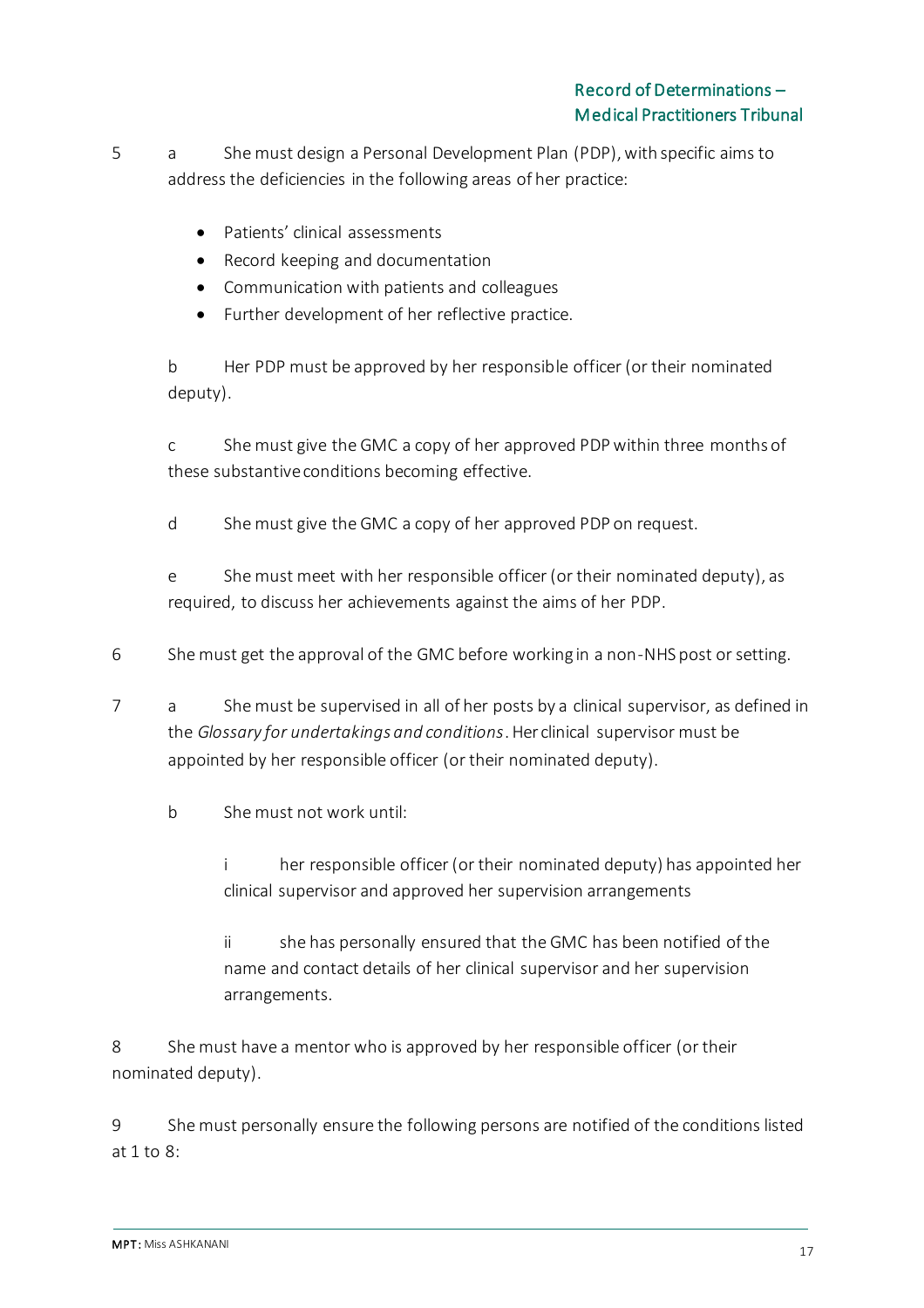- a her responsible officer (or their nominated deputy)
- b the responsible officer of the following organisations:

i her place(s) of work, and any prospective place of work (at the time of application)

ii all of her contracting bodies and any prospective contracting body (prior to entering a contract)

iii any organisation where she has, or has applied for, practising privileges and/or admitting rights (at the time of application)

iv any locum agency or out of hours service she is registered with

v if any of the organisations listed at (i to iv) does not have a responsible officer, she must notify the person with responsibility for overall clinical governance within that organisation. If she is unable to identify that person, she must contact the GMC for advice before working for that organisation.

c the approval lead of her regional Section 12 approval tribunal (if applicable) or Scottish equivalent

d her immediate line manager and senior clinician (where there is one) at her place of work, at least 24 hours before starting work (for current and new posts, including locum posts).'

#### Review Hearing Directed

64. The Tribunal determined to direct a review of Miss Ashkanani's case. A review hearing will convene shortly before the end of the period of conditional registration, unless an early review is sought. The Tribunal wishes to clarify that at the review hearing, the onus will be on Miss Ashkanani to demonstrate how she has addressed her failings and that she is fit to return to unrestricted practice. It therefore may assist the reviewing Tribunal if Miss Ashkanani provides: